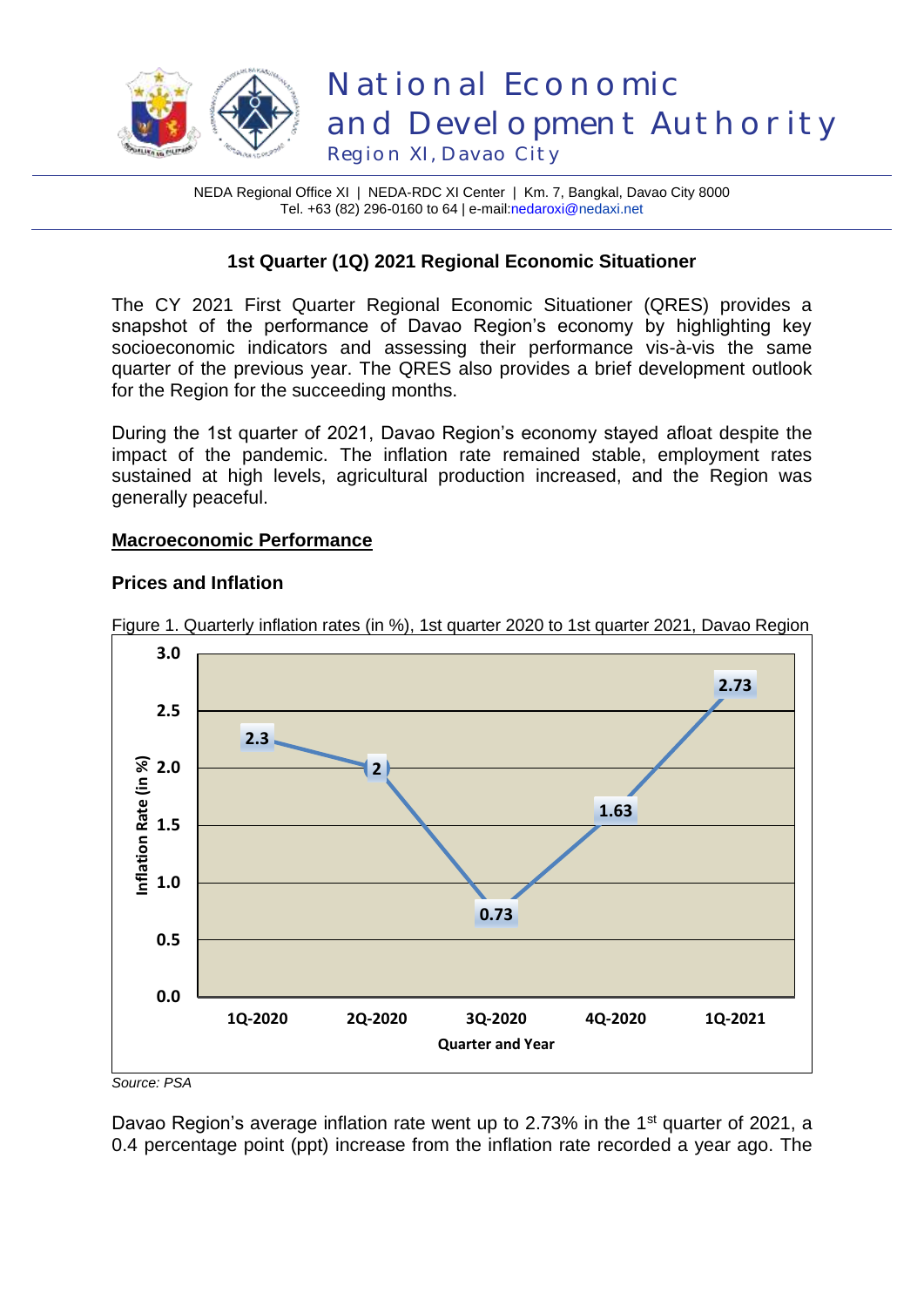rate is much lower than the Philippine Inflation rate of 4.4% for the same period in reference.

However, on a quarter-to-quarter basis, the 1<sup>st</sup> quarter inflation rate is 1.1 ppt higher from the 1.63% inflation rate registered during the 4<sup>th</sup> quarter of 2020.

By commodity group, rates were lower for the following: for alcoholic & tobacco (7.5%), clothing and footwear (1.3%), furnishing, maintenance of the house, etc. (2.6%), health (2.3%), recreation and culture (-0.7%), and education (0.1%), restaurant, miscellaneous goods, and services (2.6%). The inflation rates for Housing, water, electricity, and other utilities, as well as for communication remained the same for the 2 reference periods. However, higher prices for the food and nonalcoholic beverages (2.8%) and transport (5.0%) were recorded during the  $1<sup>st</sup>$ quarter of the year. Table 1 provides the inflation rate by commodity for the quarter in reference.

| <b>Commodity</b>                                                                                   | 1 <sup>st</sup> Quarter<br>2020 | 1 <sup>st</sup> Quarter<br>2021 | Change     |
|----------------------------------------------------------------------------------------------------|---------------------------------|---------------------------------|------------|
| All items                                                                                          | 2.3                             | 2.7                             | $+0.4$ ppt |
| Food & Non-Alcoholic                                                                               | 1.0                             | 2.8                             | $+1.8$ ppt |
| Alcoholic & Tobacco                                                                                | 14.5                            | 7.5                             | -7 ppt     |
| Clothing & Footwear                                                                                | 3.9                             | 1.3                             | $-2.6$ ppt |
| Housing, Water, Electricity,<br>and other utilities                                                | 2.3                             | 2.3                             | No change  |
| Furnishing, Maintenance of<br>the house, etc.                                                      | 4.4                             | 2.6                             | $-1.8$ ppt |
| Health                                                                                             | 4.7                             | 2.3                             | $-2.4$ ppt |
| Transport                                                                                          | 1.5                             | 5.0                             | $+3.5$ ppt |
| Communication                                                                                      | 0.5                             | 0.5                             | No change  |
| <b>Recreation &amp; Culture</b>                                                                    | 3.1                             | $-0.7$                          | $-2.4$ ppt |
| Education                                                                                          | 3.1                             | 0.1                             | $-3$ ppt   |
| Restaurant, Miscellaneous<br><b>Goods and Services</b><br>$P_{\text{out}}$ $\sim$ $P_{\text{out}}$ | 3.3                             | 2.6                             | $-0.7$ ppt |

Table 1. Inflation Rate by Commodity, 1st Quarter 2020 and 2021, Davao Region

 *Source: PSA*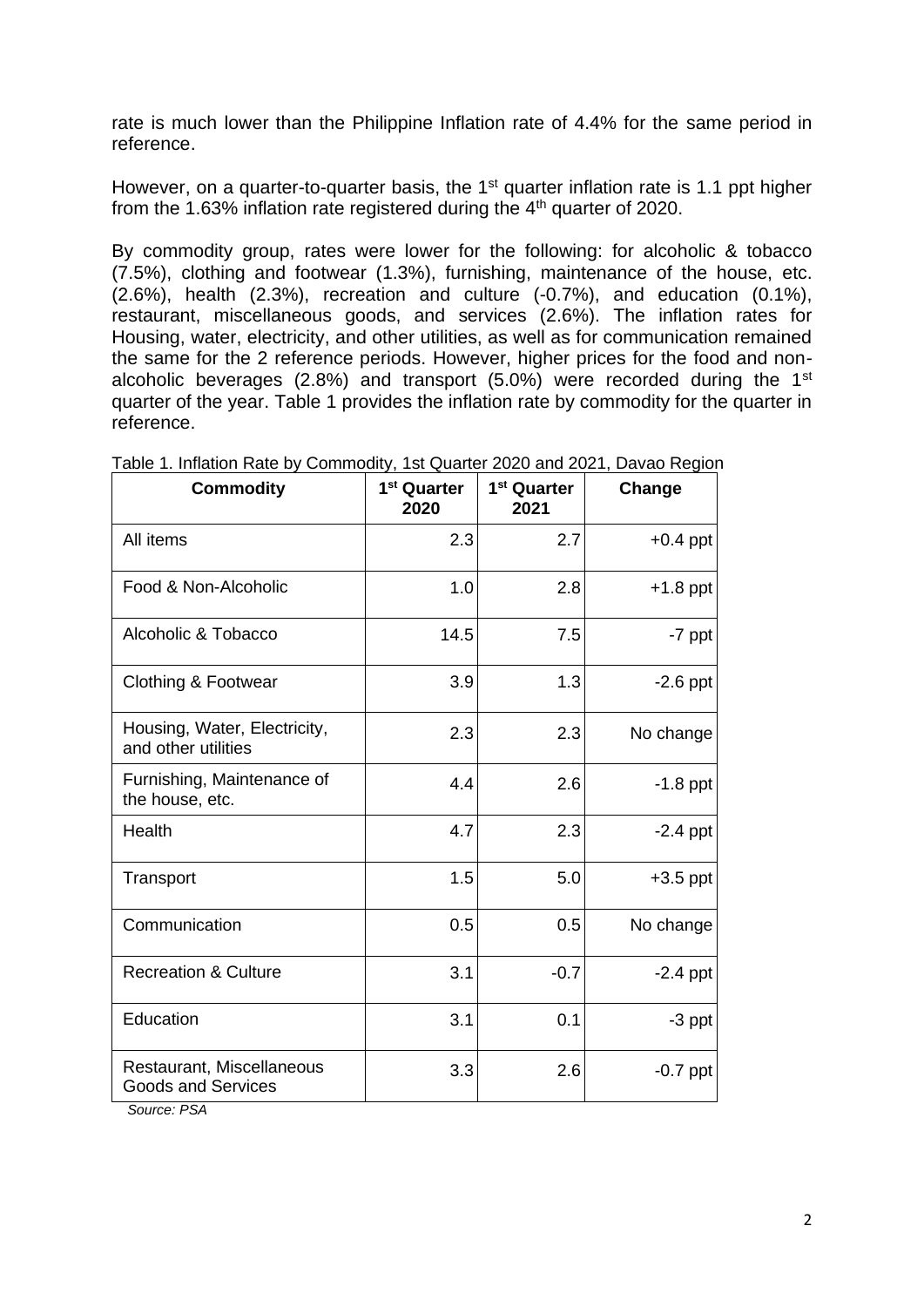Overall, the performance of the regional inflation rate was within the 2021 target range of 2.0-4.0%, set by the Development Budget Coordinating Committee (DBCC) of the NEDA Board.

### **Labor and Employment**

|                                                       | 1 <sup>st</sup> Quarter 2020 | 1 <sup>st</sup> Quarter 2021 | Change     |
|-------------------------------------------------------|------------------------------|------------------------------|------------|
| <b>Employment Rate</b>                                | 95.4%                        | 94.6%                        | $-0.8$ ppt |
| <b>Unemployment Rate</b>                              | 4.6%                         | 5.4%                         | $+0.8$ ppt |
| <b>Underemployment Rate</b>                           | 14.2%                        | 10.8%                        | $-3.4$ ppt |
| <b>Labor Force</b><br><b>Participation Rate</b>       | 58.8%                        | 56.2%                        | $-2.6$ ppt |
| <b>Estimated Number of</b><br><b>Employed Persons</b> | 1,981,843                    | 1,929,365                    | 52,478     |

Table 2. Employment statistics, 1st Quarter 2020 and 2021, Davao Region

 *Source: PSA*

Based on the January 2021 round of the Labor Force Survey, the Region posted a 94.6% employment rate, lower by 0.8 ppt from the employment rate one year ago. Consequently, unemployment rate increased by the same percentage point, registering at 5.4%.

Meanwhile, the Region's underemployment rate decreased to 10.8%, a 3.4 ppt reduction from its rate in 1Q2021. This suggests that there were more workers who were able to work for 40 hours per week in the Region.

For first quarter of 2021, the Region's total number of employed persons was approximately 1.92 million based on the labor force participation rate of 56.2%, lesser by 52 thousand. This lower number of employed persons is attributed to the negative impact of the pandemic to business.

#### **Investments**

| Table 3. Investment statistics, 1 <sup>st</sup> Quarter 2020 and 2021, Davao Region |  |
|-------------------------------------------------------------------------------------|--|
|                                                                                     |  |

|                                                     | 1 <sup>st</sup> Quarter 2020 | 1 <sup>st</sup> Quarter 2021 | Change    |
|-----------------------------------------------------|------------------------------|------------------------------|-----------|
| <b>BOI-Registered Project</b><br><b>Commitments</b> | 2,171,300,000                | 1,841,054,331                | $-15.2\%$ |

 *Source: BOI XI*

During the first quarter of 2021, the total value of investments from projects registered with the Board of Investments amounted to PHP 1.84 billion, a decrease of 15% from the investments recorded during January to March last year, corresponding to that period wherein the COVID-19 pandemic was only just beginning in Davao Region.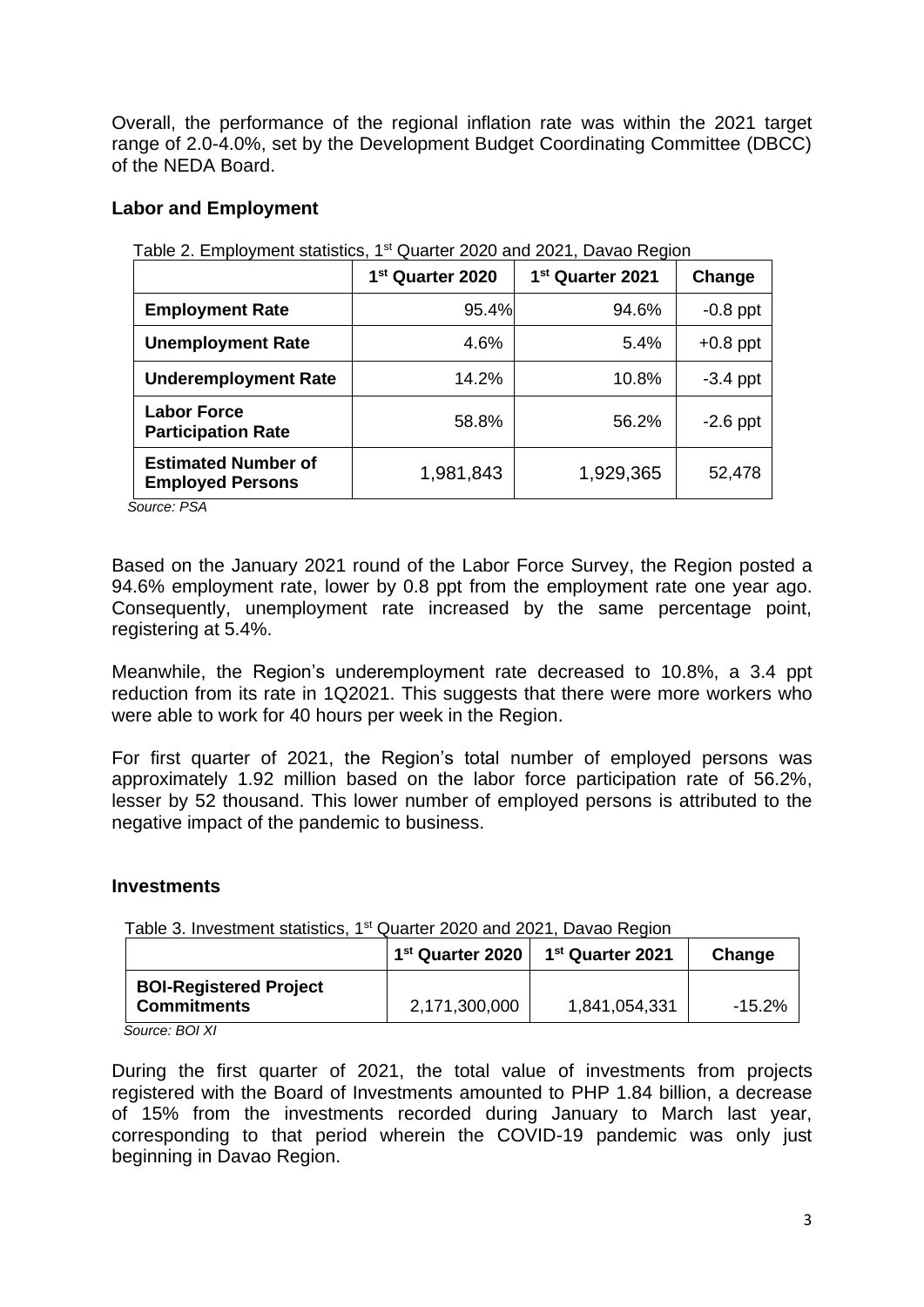In the current quarter, only 4 projects were registered, the biggest of which was a PHP1.13 billion investment by a New Operator of Battery Energy Storage System (BESS) Component of Integrated Renewable Power Facility Hubs (R-HUB) in Tagum, Davao Del Norte. Other projects included a PhP490 million subdivision housing project located in Brgy. Matina Pangi, Davao City, a PHP55.7 million investment in production of coco products for exports in Malalag, Davao del Sur, and a PHP164.5 million ICT-BPM project by Flatworks Solutions Inc. in Davao City. The 3 projects are expected to provide jobs to 1,738 people.

Investments during the quarter were lower, which was not unusual since investments may be recorded and registered anytime throughout the year and do not concentrate on a single quarter. However, the lower value of project commitments was also likely affected by the COVID-19 pandemic, wherein restrictions and significantly lower public consumer demand dampened optimism and consequently, investments, on many areas of business.

### **Davao Region's Economic Growth Drivers**

### **Agriculture**

*Crops* 

Table 4. Volume of Production, 1st Quarter 2020 and 2021, Davao Region

|                      | 1 <sup>st</sup> Quarter 2020 | 1 <sup>st</sup> Quarter 2021 | Change |
|----------------------|------------------------------|------------------------------|--------|
| <b>Palay</b> (in mt) | 129,125                      | 131,310                      | +1.69% |
| <b>Corn</b> (in mt)  | 57,300                       | 58,169                       | +1.51% |
| $\sim$ $\sim$        |                              |                              |        |

*Source: PSA*

Despite the pandemic, the agriculture sector was able to increase its production levels. For instance, staple foods like rice and corn production levels in Davao Region slightly increased during the first quarter of 2021. Palay production increased by 2,185 metric tons during the quarter, while corn production increased by 869 metric tons.

### *Livestock, Poultry and Fisheries*

Table 5. Volume of Production of Livestock, Poultry, and Fisheries1st Quarter 2020 and 2021, Davao Region

|                                        | 1 <sup>st</sup> Quarter 2020<br>(in mt) | 1 <sup>st</sup> Quarter 2021<br>(in mt) | Change   |
|----------------------------------------|-----------------------------------------|-----------------------------------------|----------|
| Hog                                    | 39,198                                  | 32,734                                  | $-16.4%$ |
| <b>Cattle</b>                          | 2,904                                   | 2,710                                   | $-6.6%$  |
| <b>Chicken</b>                         | 18,271                                  | 11,517                                  | $-36.9%$ |
| <b>Fisheries</b><br>(Marine Municipal) | 4,649                                   | 3,552                                   | $-23.5%$ |
| <b>Fisheries</b><br>(Aquaculture)      | 7,086                                   | 4,746                                   | $-49.3%$ |
| Source: PSA                            |                                         |                                         |          |

4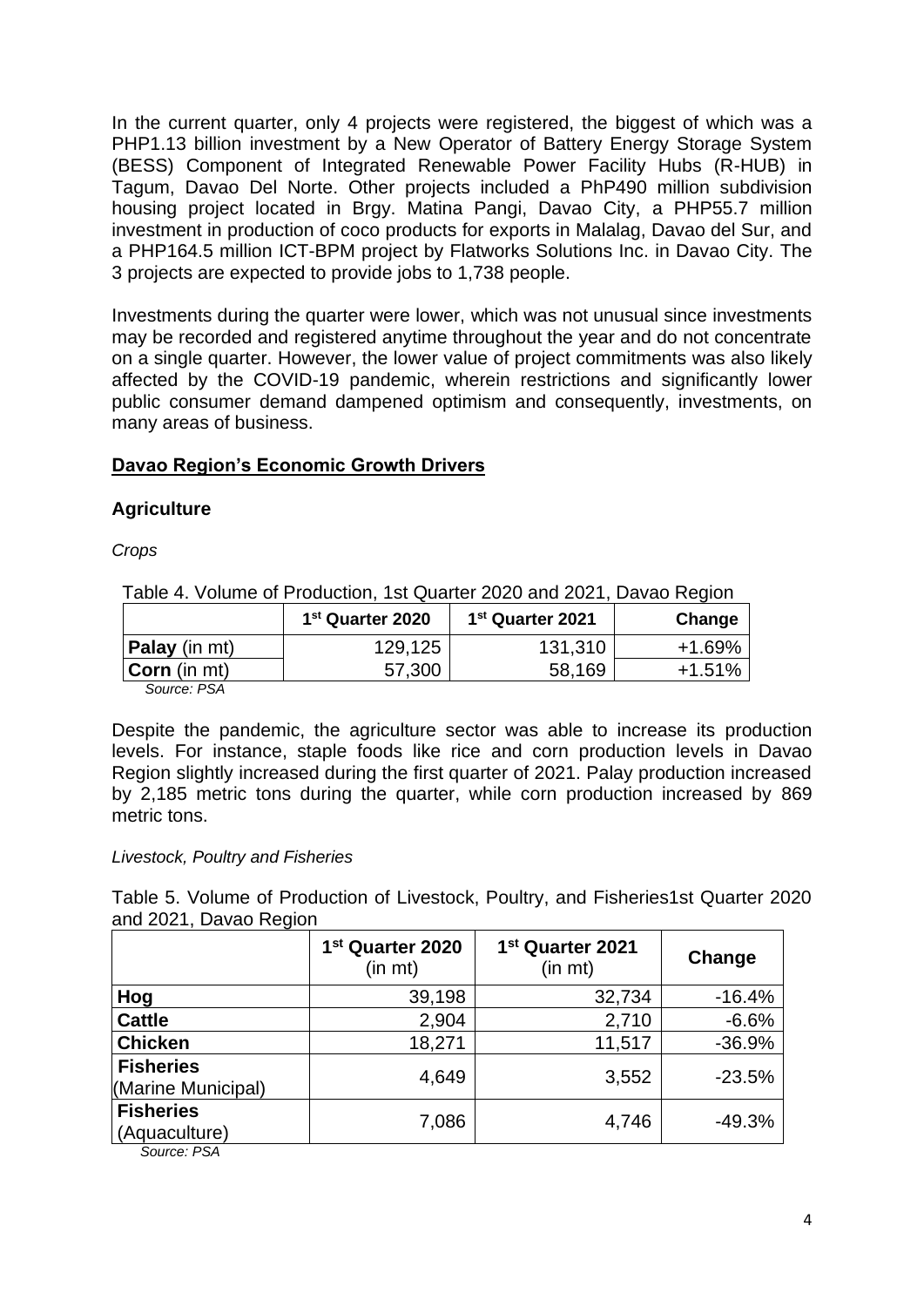The Region recorded lower hog and cattle production levels during the 1Q2021 due to the effect of the African Swine Flu (ASF). Approximately, 47,401 pigs have been culled to prevent the disease from spreading and affecting around 10,078 farmers in 209 barangays in 40 local government units (LGUs) in Davao Region. Chicken production also posted a negative growth rate during the first quarter of 2021.

Similarly, fish production, both for marine municipal and aquaculture, as well as livestock and poultry production, declined during the first quarter of 2021 compared 2020 level due to the limited operations resulting from COVID-19 restrictions. Moreover, less demand for the product for the product was observed due to the slowdown of the business operations.

# **Tourism**

| <b>Tourist Arrivals</b> | 1 <sup>st</sup> Quarter | 1 <sup>st</sup> Quarter | Change (in %) |  |  |
|-------------------------|-------------------------|-------------------------|---------------|--|--|
|                         | 2020                    | 2021                    |               |  |  |
| Domestic                | 741,864                 | 224,221                 | $-69.7%$      |  |  |
| Foreign                 | 28,025                  | 1,565                   | $-94.4%$      |  |  |
| Overseas Filipinos      | 4.968                   |                         | $-100%$       |  |  |
| Total                   | 774,857                 | 225,786                 | $-70.86\%$    |  |  |

Table 4. Volume of tourist arrivals, 1<sup>st</sup> Quarter 2020 and 2021, Davao Region

*Source: DOT XI*

The tourism industry continues to be severely affected by the COVID-9 pandemic, During the first quarter of 2021, total tourist arrivals in Davao Region declined by nearly 70%, from 774 thousand tourist arrival in 1Q2021 to only 225 thousand in during the current quarter. Foreign tourist arrival recorded a much greater decline at -94%.

The decline in volume of tourist arrivals was partly attributed to travel restrictions, shortage of MICE events, most tourism-related establishments (TREs) operate on a reduced capacity. But overall, the lackluster performance of the tourism industry is mostly due to the public's fear of the COVID-19 since infections are still prevalent.

## **Peace and Order**

Table 7. Total Crime Incidents and Crime Solution Efficiency Rates, 1st Quarter 2020 and 2021, Davao Region

|                    |       |                                               |      |                    |                           | <b>Breakdown of Total Crime Incidents</b> |       |                                         |                                                         |      |                                                           |        |
|--------------------|-------|-----------------------------------------------|------|--------------------|---------------------------|-------------------------------------------|-------|-----------------------------------------|---------------------------------------------------------|------|-----------------------------------------------------------|--------|
| PPO/<br><b>CPO</b> |       | Total                                         |      |                    | Peace & Order Index (POI) |                                           |       |                                         | <b>Public</b><br><b>Safety</b><br>Index (PSI)<br>$-RIR$ |      | <b>PSI-RIR</b><br><b>Crime Solution</b><br>Efficiency (%) |        |
|                    |       | <b>Crime</b><br><b>Incidents</b><br>(POI+PSI) |      | <b>Index Crime</b> |                           | Non-Index<br><b>Crime</b>                 | POI   | <b>Crime Solution</b><br>Efficiency (%) |                                                         |      |                                                           |        |
|                    | 2020  | 2021                                          | 2020 | 2021               | 2020                      | 2021                                      | 2020  | 2021                                    | 2020                                                    | 2021 | 2020                                                      | 2021   |
| Davao City         | 1.375 | 3.903                                         | 148  | 104                | 787                       | 3.487                                     | 83.21 | 88.86                                   | 440                                                     | 312  | 98.86                                                     | 100.00 |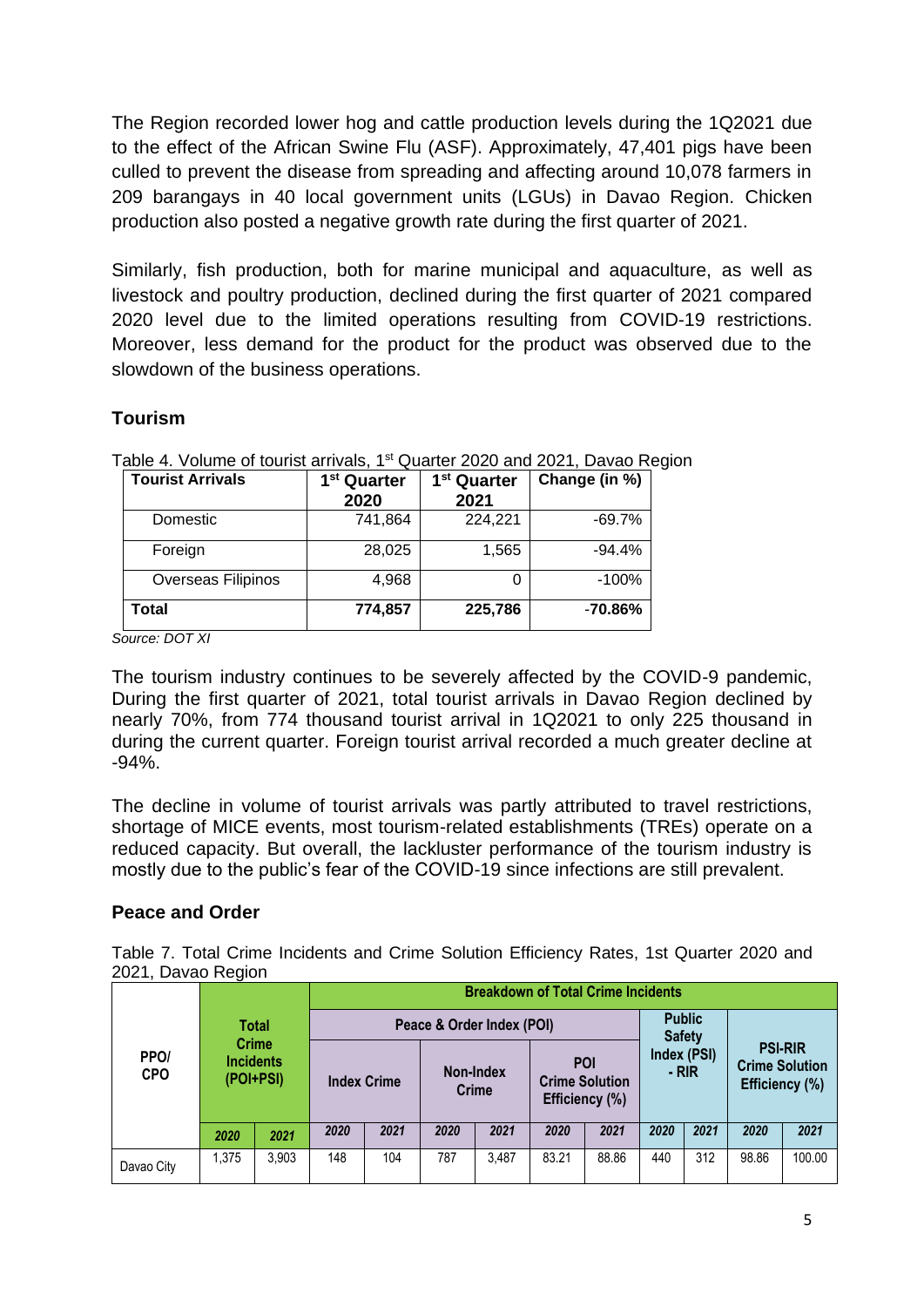| Davao Sur           | 462   | 339   | 91  | 52  | 145   | 125   | 68.64 | 74.01 | 226 | 162 | 98.67  | 95.68  |
|---------------------|-------|-------|-----|-----|-------|-------|-------|-------|-----|-----|--------|--------|
| Davao Norte         | 1,611 | .888  | 229 | 117 | 1.134 | 1.610 | 86.06 | 92.99 | 248 | 161 | 63.71  | 98.14  |
| Davao de<br>Oro     | 867   | 844   | 77  | 63  | 765   | 770   | 92.87 | 93.16 | 25  | 11  | 60.00  | 36.36  |
| Davao<br>Oriental   | 219   | 187   | 38  | 29  | 162   | 143   | 84.50 | 84.88 | 19  | 15  | 100.00 | 100.00 |
| Davao<br>Occidental | 68    | 47    | 25  | 10  | 40    | 37    | 83.08 | 76.60 | 3   |     | 100.00 | 0      |
| <b>TOTAL</b>        | 4,602 | 7,208 | 608 | 375 | 3,033 | 6,172 | 85.64 | 89.90 | 961 | 661 | 88.76  | 97.43  |

*Source: PRO XI*

Based on the updated crime reporting system of the PNP, total crime incidents pertain to the number of crime incidents committed in a given area over a period of time that are reported and recorded in the police blotter. It does not include crime incidents that are reported to the barangays and Other Law Enforcement Agencies (OLEA). Under the total crime incidents are two classifications: The Peace and Order Index; and the Public Safety Index.

The Peace and Order Index categorizes crime incidents that reflect the true picture of crime, and peace and order situation of a particular community. This comprises the totality of Index and Non-Index Crimes. On the other hand, the Public Safety Index is a classification that provides a separate and distinct accounting of Vehicular Incidents cases such as, Reckless Imprudence resulting in Homicide, Physical Injury and Damage to Property. Which comprised almost 50% of the Total Crime Volume of the Philippines. This is an index which categorizes incidents and culpable felonies that reflect the public safety situation of a particular community.

As of the 1Q2021, the total recorded crime incidents reached 7,208, a 57% increase from the 4,602 crime incidents recorded the year ago. This rise in recorded incidents is partly attributed to intensified anti-criminality operations of the PRO XI. Among the accomplishments of the PRO XI during the 1<sup>st</sup> quarter of the year include the following:

- 645 anti-illegal drug operations conducted that resulted in the arrest of 825 persons, and the filing of 1,004 cases in court;
- 589 successful anti-illegal gambling operations/raids were conducted that resulted in the apprehension of 1,539 persons, and the filing of 572 cases filed in court;
- 159 operations against loose firearms conducted with 98 persons arrested, and 88 cases filed in court;
- 110 operations against illegal fishing that resulted in the arrest of 167 persons, and the filing of 45 cases in court;
- 1,476 operations conducted against carnapping/motor napping that resulted in the arrest of 10 persons;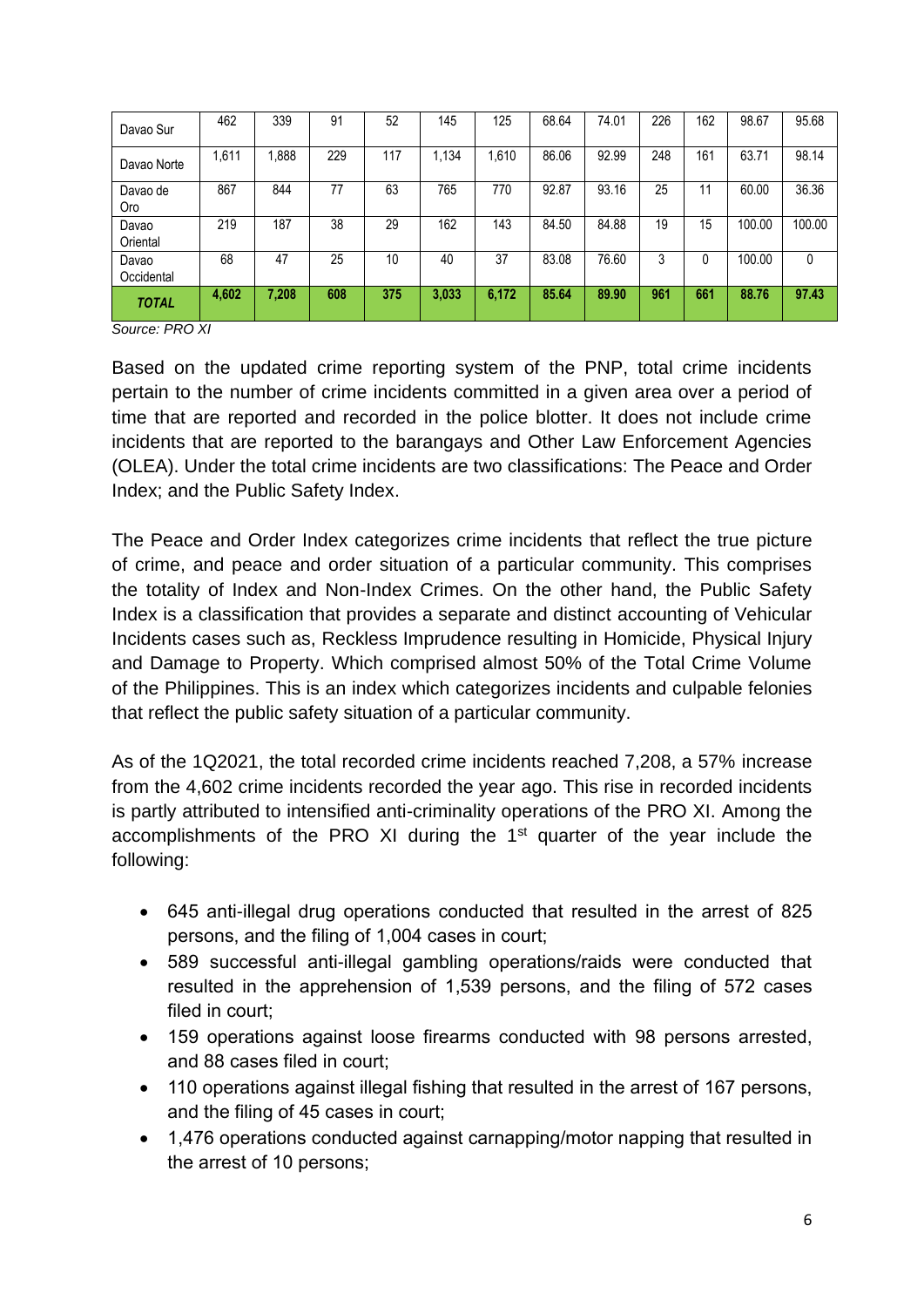- 273 operations conducted for Most Wanted Person that resulted in the arrest of 267 persons and for Other Wanted Person, 656 operations conducted, that resulted in the arrest of 672 persons; and
- 6 operations conducted against Communist Terrorist Groups (CTGs) and resulted in the arrest of 16 CTG personalities.

As to geographic distribution of the crime incidents, 3,903 incidents or 54% of the total crime incidents were recorded in Davao City, while 1,888 incidents or 26% of the total crime incidents were recorded in Davao del Norte. The lowest number of crime incidents were recorded in Davao Occidental at only 47 incidents.

The Region's crime solution efficiency (CSE) under the Peace and Order Index reached 89.9% in 1Q2021, higher by 4.3 ppt from the CSE rate recorded a year before. For the Public Safety Index, the crime solution efficiency rate during the current quarter reached 97.4%, higher by 8.67ppt from the CSE rate recorded in 1Q2020. The high crime solution efficiency rates suggest the efficiency of the PRO XI in solving cases, such that offenders are identified, taken into custody, and charged before the prosecutor's office or court of appropriate jurisdiction, among others.

# **Development Prospects**

An uptick in inflation rate is expected due to the rising prices of food and petroleum products experienced starting January 2021 resulting from the spike in oil prices in the world market.

The employment statistics are expected to improve due to resumption of businesses, but these may still be at lower levels compared with the pre-COVID employments rates recorded in early 2020.

The Department of Trade and Industry expressed optimism on the business outlook for 2021 as government continue to implement recovery programs. Inflow of foreign direct investments is expected to pick-up given a more proactive, targeted investment promotion strategy in enticing foreign investors to relocate to the Philippines or expand their services and products. The country's new international investment promotion brand, dubbed as "Make It Happen in the Philippines," which was launched in November last year, is primarily designed to generate more investments. It targets investors in 18 markets in Asia-Pacific, Europe and America.

As one of the most adversely affected sectors, the Tourism Industry shall recover through the measures imposed by the DOT together with the LGUs which ensures the gradual but safe re opening of the TREs. This is also complemented by the private sector through innovative measures utilizing available technology.